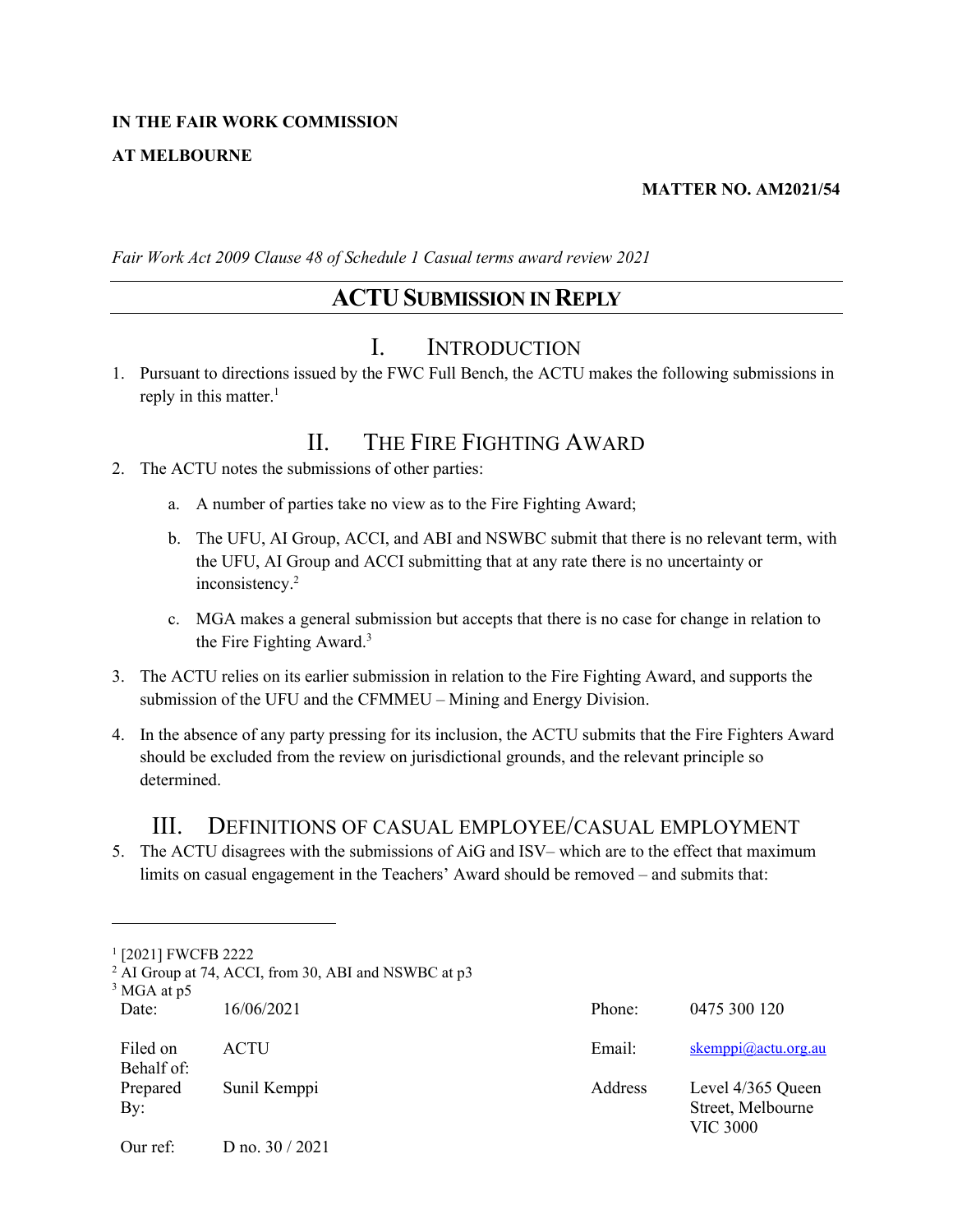- a. These terms are non-definitional by nature and therefore do not come within the jurisdiction of the Review; and,
- b. At any rate, these terms are not inconsistent with the Act as amended, nor do they give rise to any uncertainty or difficulty.
- c. Accordingly, these features of the current prescription should be retained.
- 6. Further and more detailed submissions on this point are made by the ACTU's affiliates, the IEU and the AEU. The ACTU supports those submissions.
- 7. We further respond to the submission that inconsistency (which we understand to be used in a broad sense for the purpose of this submission) necessarily gives rise to uncertainty or difficulty.<sup>4</sup> The ACTU submits that an NES provision and an Award provision do not need to be identical to be consistent, and moreover, that where there is difference: so long as the two provisions are capable of side-by-side operation, uncertainty or difficulty does not necessarily arise. There are many cases in which a fair work instrument may provide better (i.e. not identical) conditions when compared to the NES, but so long as the obligation is clear, there is no uncertainty or difficulty. Difficulty does not equate to a preference that an obligation did not exist.
- 8. To the extent that submissions are made in favour of removing aspects of the "residual category" definition, the ACTU submits that our earlier submission – in favour of retaining the procedural aspects of these terms – offers a sensible pathway forward.

# IV. PERMITTED TYPES OF EMPLOYMENT, RESIDUAL TYPES OF EMPLOYMENT AND REQUIREMENTS TO INFORM EMPLOYEES

9. The ACTU relies on our earlier submissions on these points.

## V. RELATED DEFINITIONS AND REFERENCES TO THE NES

- 10. ACCI submits that the FWC could exercise its general award variation powers concurrently with the Review.
- 11. The ACTU submits that the exercise of the FWC's general award variation powers should only be done following an application by an interested party, at which point the interaction between that application and the Review may be properly determined.

# VI. CASUAL MINIMUM PAYMENT OR ENGAGEMENT, MAXIMUM ENGAGEMENT AND PAY PERIODS

12. The ACTU makes no submission in reply on this point, save and except to note that there appears to be broad agreement with the thrust of the ACTU's earlier submissions.

<sup>4</sup> See e.g. ACCI at para 46, ABI and NSWBC at pp 4-5